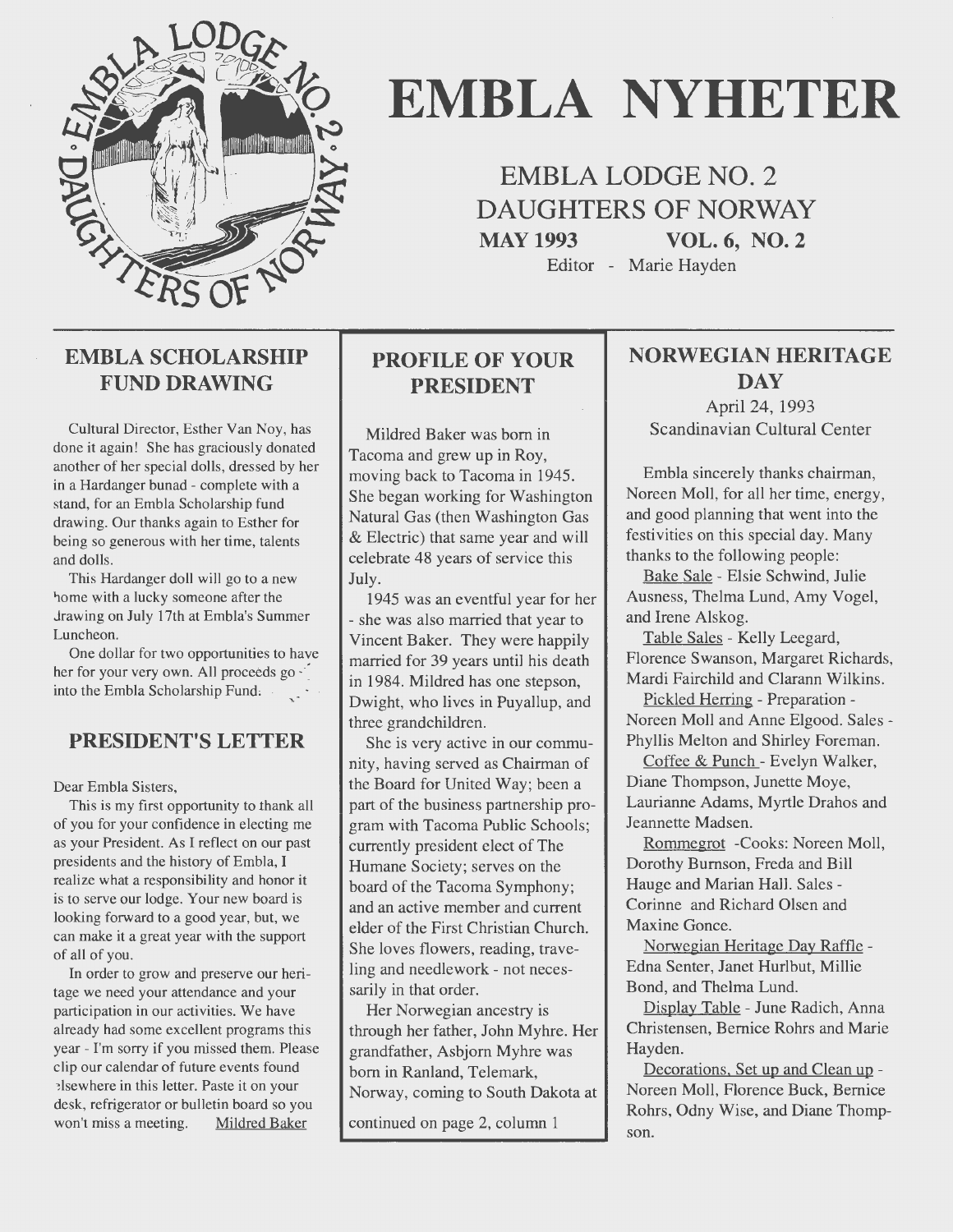Norwegian Heritage day continued:

Again Special Thanks from Embla to Chairman, Noreen Moll, for all her hard work. As of this date sales total \$1126.55 with expenses of \$255.25 (for food items and decorations). Additional money is still coming in for the Pickled Herring which Noreen and her mother, Anne Elgood, prepared. Thanks for such a great idea, Noreen, for something new for sales.

#### NEW MEMBERS

Membership in Embla Lodge #2, Daughters of Norway - "is open to any female over 13 years of age who is of Scandinavian descent - or is married to a man of Norwegian descent."

Embla Lodge is always eager to welcome new members into the sisterhood. When you know of an interested and qualified candidate, please inform:

President Mildred Baker - 752-4486 or Membership Chairman -Bemice Rohrs - 574-44d7 The next Embla initiation ceremony is scheduled for June 3, 1993, 7:30 p.m. at Gloria Dei Lutheran Church.

# PROFILE OF YOUR PRESIDENT continued:

the time of the Civil War, later moving to Hawaii where other relatives settled. Her father was bom in Hawaii, moving to Tacoma when he was four years old. He would be proud to know that his daughter was trying to preserve her heritage through the Daughters of Norway and serving as Embla's President.

#### 1993ROSTER

The Embla 1993 Membership Roster will soon go to press. Included in it will be information notices from other Scandinavian groups, advertisements informing you what some of our very talented sisters have to offer and advertisements from reliable local businesses. Non-member comrnercial businesses have been recommended by individual Embla members. Do support these groups and advertisers they have given their friendly support to Embla. Let them know you read about them in the 1993 Embla Roster.

CURRENT MEMBERS addresses, phone numbers, initiation dates, and birthdate (not year) are included. Inactive members will be included in back of book. Members - you have until May 15th to get your membership in to be included in the Active Member section of the book.

#### **SUNSHINE**

When you know of a member who is ill or grieving - please inform Sunshine Chairman - Hazel Starkey - 752- 2103. Embla also thanks Hazel for her continued concem for others and for always carrying through on her responsibility. Let's all help her help others.

# SAVE THE DATE!!!

#### SUMMER LUNCHEON

July 17th at Normanna Hall 11:30 Luncheon served by Sons of Norway with entertainment by Victor Elfordson Trio.

The Honorees this year will be the 25-60 year Embla Members. See the mailing label on this newsletter to see if you have been a member of Embla for 25-60 years.

SAVE THE DATE!!!

# 1992 MEMORIALS

At our February 4th meeting, Cultural Director, Esther Van Noy, conducted a lovely, meaningful memorial service for all sisters who left us in 1992.

> Pauline Kentfield Olga Bringolf Nora Gerritzen Astrid Kennedy Olga Peterson Leah Sather Kristine Sanden

#### EMBLA REMEMBERS!

Sister Marie Hundven died January 11, 1993. She was initiated into Embla on September 6, 1984.

Sister Telle Lindhe died March 21, 1993. She was initiated into Embla on October 4, 1993. Telle was a 50-year member.

# COOKING CLASSES

Thanks to Janet Hurlbut for another successful cooking class. Our next session is already scheduled for the fall with Petter Petterson as our instructor. Mark your calendar: October 13-20-27 from 10 a.m.-12 noon. and Saturday, October 30, 10 a.m. - 12 noon.

# **FAMILY TREE**

Do you want to start a family history and don't know how to go about it? Our very own Marie Hayden will be glad to get you started - call her at 759-4451.

# EMBLA'S 86th BIRTHDAY

was observed at our meeting on April 15th. We received several greetings from our sister lodges, our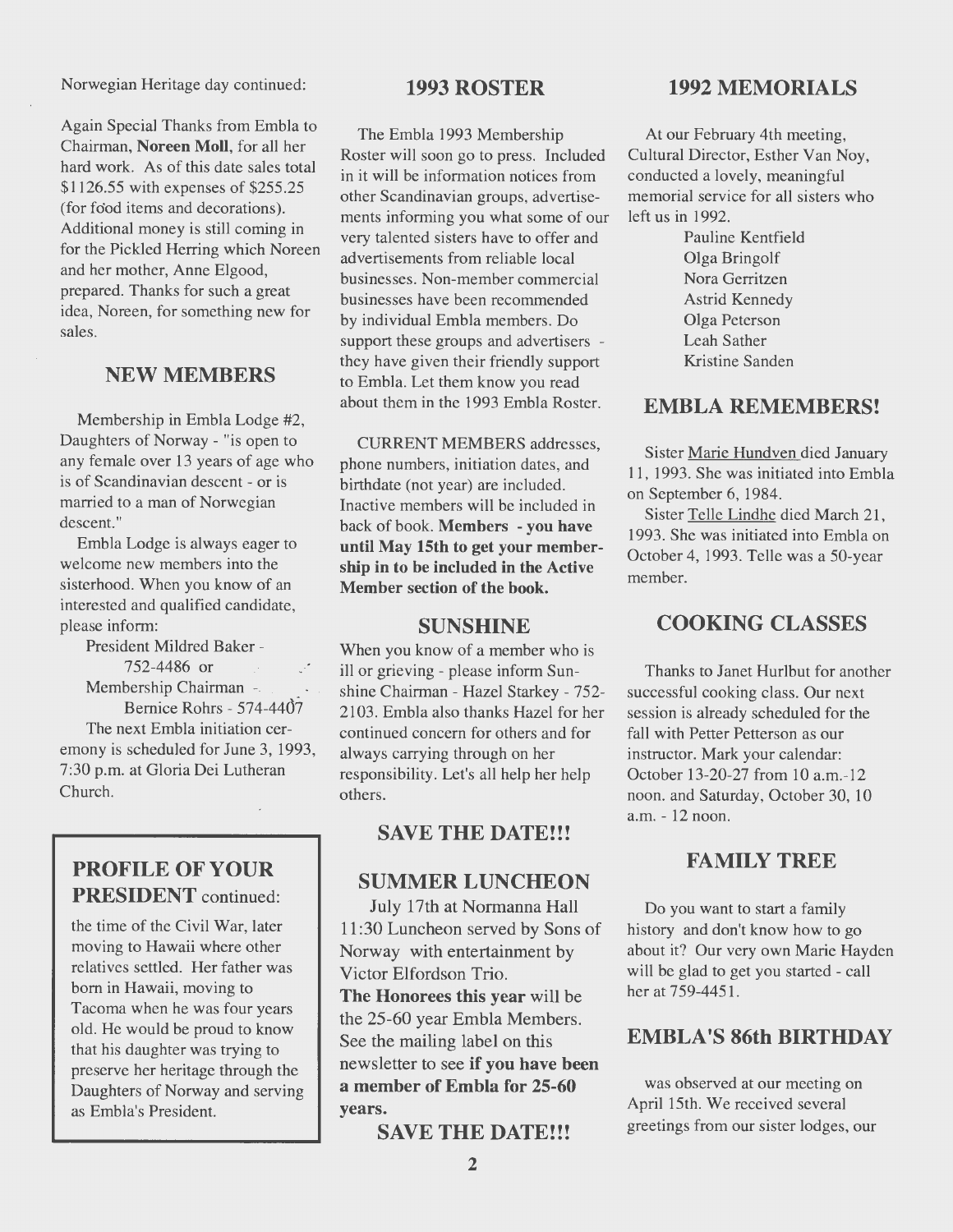#### **EMBLA 'S 86TH BIRTHDA Y**

continued:

JWn Past Presidents, and Dagny Vaswig. We thank the Past Presidents for the floral arrangement.

Congratulations to 50-year member Olive Rudsdil, Past President and Past Grand Lodge President

60-year Member - Lily Finson and June Radich.

# \*\*\*\*\*\*\*\*\*\*\*\*\*\*\*\*\*\*

# **SPRING CALENDAR**

May 6th - Business Meeting at Gloria Dei Lutheran Church with a special *Syttende Mai* presentation by Millie Bond.

May 15th - Cottesmore Norwegian Festival. Embla will have a sales table. All Embla members asked to wear bunads if you have one.

May 16th - Celebrate *Syttende Mai*  at Normanna Hall from 1:30 to 3:30 ,.i.m. Guttorm Gregerson - speaker. Barnetog and Normanna Chorus performing.

This is Embla's year to chair so we. will need all of your support. This will also be our chance to hear and enjoy the full Normanna Chorus. Please say "yes" to bringing cookies!

May 20th - Bake Walk!! and the calories! *Citizens Against Crime,* a timely and very worthwhile program. Bring your daughters, granddaughters, spouses, friends - it's a subject for everyone.

June 3rd - Business Meeting at Gloria Dei Lutheran Church

June 17th - *St. Hans Fest* (our Romrnegrot and Strawberry Social) at Gloria Dei Lutheran Church. A tribute to Edvard Grieg by Vicki Lynn Day and guests. Treat your husband, friends and neighbors - bring them with you.

July 17th - Summer Luncheon -Embla 25-60 year Members will be honorees this year.



#### **SYTTENDE MAI 17th of May Norwegian Constitution Day**

May is the month of holidays for Norwegians. The 1st of May is a public holiday just as in many European countries. The Sth of May is Flag Day which celebrates the surrender of the German occupying forces and hence the end of World War Il for Norwegians. May is also the end of exams for students, and thus a month for parades and relaxing.

The high point of the month is the 17th of May which is Norway's National Day comrnemorating the signing of the country's constitution. During the Napoleonic wars, Scandinavia was politically divided by a French connection. In 1810 a French military man, Jean-Baptiste Bernadotte became Crown Prince Karl Johan of Sweden. In 1814 Norway did not want to exchange 434 years of

Danish rule for Swedish rule. Church congregations throughout the land formed and elected a constitutional assembly who in six weeks hammered out a complete constitution at Eidsvoll, Norway. On 17th of May they finished their task and elected as king their former regent, Prince Christian Frederik of Denmark.

A short war ensued between Sweden and Norway, but even though Sweden continued to rule, the 17th of May became a day of celebration for Norwegians. The national anthem *Ja* Vi *Elsker* (Yes, We Love) was first sung in public on 17 May 1864. On 27 November 1905 Prince Carl, second son of King Christian IX of Denmark, became King Haakon VII of Norway.

Norwegians show their patriotism throughout the world in consulates, embassies, seamen's churches, families, and students abroad and nowhere are the celebrations as magnificent as those in the cities of Norway.